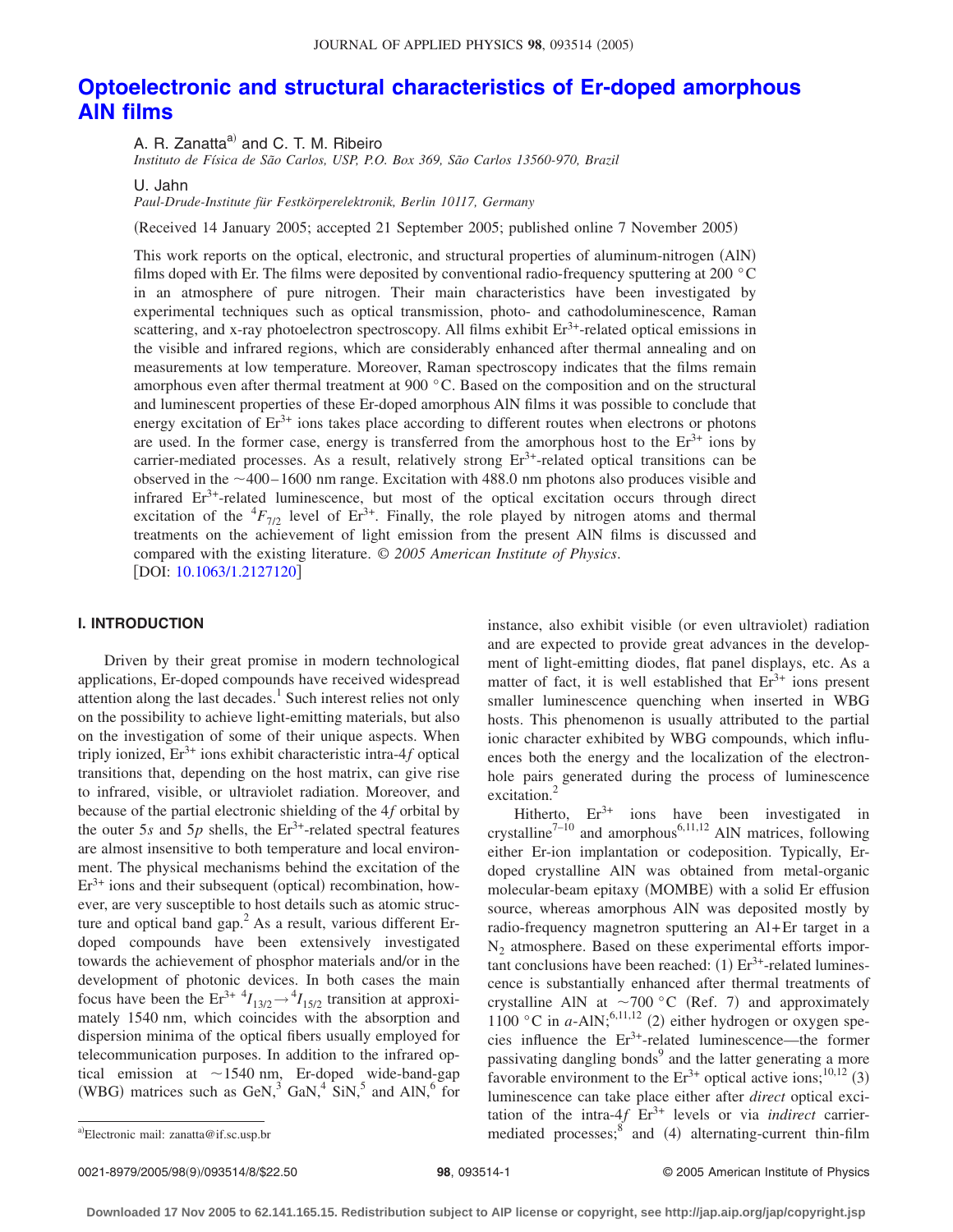electroluminescent (ACTFEL) prototypes have already been obtained from Er-doped *a*-AlN films, clearly indicating the feasibility of optoelectronic devices based on this material.<sup>11</sup>

With the purpose of further investigating the Er-doped aluminum-nitrogen system, this manuscript reports on the optical, electronic, and structural properties of amorphous AlN films deposited by conventional radio-frequency sputtering. After deposition, the films were thermally annealed up to 900 °C and their main characteristics were examined and discussed in close association with the literature.

# **II. EXPERIMENTAL DETAILS**

Er-doped amorphous  $(a)$  AlN thin films were prepared by radio-frequency- (13.56 MHz) sputtering a 5-in.-diam target of high-purity (99.999%) aluminum covered at random with small pieces of erbium metal (99.9% pure). The depositions were carried out in a high-vacuum chamber (base pressure  $\leq 3 \times 10^{-6}$  Torr) under an atmosphere of pure nitrogen  $(2 \times 10^{-3}$  Torr) and a power density of ~0.8 W cm<sup>-2</sup>. The *a*-AlN films, typically  $0.5 \mu m$  thick, were simultaneously deposited onto crystalline-polished silicon (c-Si) and quartz substrates kept at  $\sim$  200 °C. Taking into account the high reactivity of Al to oxygen, and in order to remove eventual contaminants onto the surface of the Al+Er target, each deposition run was preceded by 1 h sputtering with pure argon. After deposition, the films were thermally annealed for cumulative periods of 15 min at 300, 450, 600, 750, and 900 °C under a continuous flow of argon gas. One undoped *a*-AlN film was also deposited and investigated for comparison purposes.

The atomic composition of the as-deposited (AD) films was determined by ion-beam analyses *Rutherford* backscattering spectrometry (RBS) and nuclear reaction analysis (NRA)] and x-ray photoelectron spectroscopy (XPS). The films were also investigated by optical techniques such as optical transmission in the ultraviolet-visible (UV-VIS) and infrared (IR) regions, Raman-scattering spectroscopy under different photon excitation wavelengths, and photoluminescence (PL), and cathodoluminescence (CL) as a function of temperature.

Room-temperature UV-VIS and IR transmission measurements were performed on commercial spectrophotometers on films deposited onto quartz and *c*-Si substrates, respectively. The Raman analyses were carried out in micro-Raman setups (spot size  $\sim$ 1  $\mu$ m) with three different excitation sources: 632.8 nm (HeNe laser), 488.0 nm (Ar<sup>+</sup> laser), and 325.0 nm (HeCd laser). Raman measurements were obtained at room temperature, under backscattering geometry, and from films deposited onto c-Si substrates.

All PL measurements employed the 488.0 nm laser line (spot size  $\sim$  200  $\mu$ m), a closed cycle He cryostat, and standard *in-phase* detection. In such a case, a nonrefrigerated S-20 photomultiplier tube (PMT) and a liquid-nitrogencooled Ge *p*-*i*-*n* detector have been used in the 490– 850 nm (VIS) and 700-1700 nm (IR) spectral ranges, respectively. The CL data were obtained from a conventional scanning electron microscope (SEM) equipped with an Oxford mono-CL2 and sample cooling facilities. CL signal detection em-



FIG. 1. X-ray photoelectron spectrum of one as-deposited Er-doped amorphous AlN film after Ar<sup>+</sup>-ion cleaning (500 eV) for 2 min. The spectra of pure aluminum and Er metal are also shown for comparison. Some of the main photoelectron lines, corresponding either to core levels (Er  $4f$  at  $\sim$ 9, Er 5*p* at  $\sim$  24, Er 5*s* at  $\sim$  58, Al 2*s* at  $\sim$  69, Al 2*p* at  $\sim$  114, Er 4*d* at  $\sim$  168, C 1*s* at  $\sim$  285, Er 4 $p_{3/2}$  at  $\sim$  318, N 1*s* at  $\sim$  399, and O 1*s* at  $\sim$  529 eV) or to Auger transitions (Er  $M_4VV$  at  $\sim$  58, Er  $M_5VV$  at  $\sim$  98, Er  $M_{45}N_{45}V$  at  $\sim$  273, and Er  $M_{45}N_{45}N_{45}$  at  $\sim$  447 eV) are indicated in the figure. The spectra have been vertically shifted for clarity reasons.

ployed either a cooled Si charge-coupled device (CCD) or a cooled InP/InGaAs-based PMT operating in the 200-1100 and 300– 1700 nm regions, respectively. During CL experiments an electron beam of 10 keV and 20 nA was adopted rendering analyzed areas of approximately  $100 \times 100 \ \mu m^2$  in films deposited onto polished *c*-Si.

The XPS experiments were performed under ultrahighvacuum conditions  $({\sim}10^{-9} \text{ Torr})$  with nonmonochromatic 1486.6 eV photons provided by an Al  $K\alpha$  x-ray source (energy resolution of typically  $\sim 0.8$  eV). Since the surface analyses were done *ex situ*, and in order to remove the nonintentional oxygen contamination onto the sample's surface, the films deposited onto *c*-Si substrates were cleaned in high vacuum with energetic (500 eV) argon ions for 2 min prior to each measurement. Ar+-ion cleaning procedures longer than 2 min seem to produce no change in the XPS spectra.

#### **III. EXPERIMENTAL RESULTS**

Both ion-beam analyses and XPS data indicate that the AlN films are almost stoichiometric with [Al]  $=(49\pm 1)$  at. % and [N]=(50 $\pm 1$ ) at. %. The same applies to the Er-doped samples in which the RBS measurements indicate an Er concentration around 0.5 at. %. Figure 1 displays the XPS survey spectrum of the as-deposited Er-doped AlN film after ion cleaning. The spectra of pure aluminum and Er metal are also shown for comparison. It is clear from Fig. 1 that, even after  $Ar^+$  cleaning, the film presents some superficial oxygen and carbon contamination  $(< 0.5$  at. %), which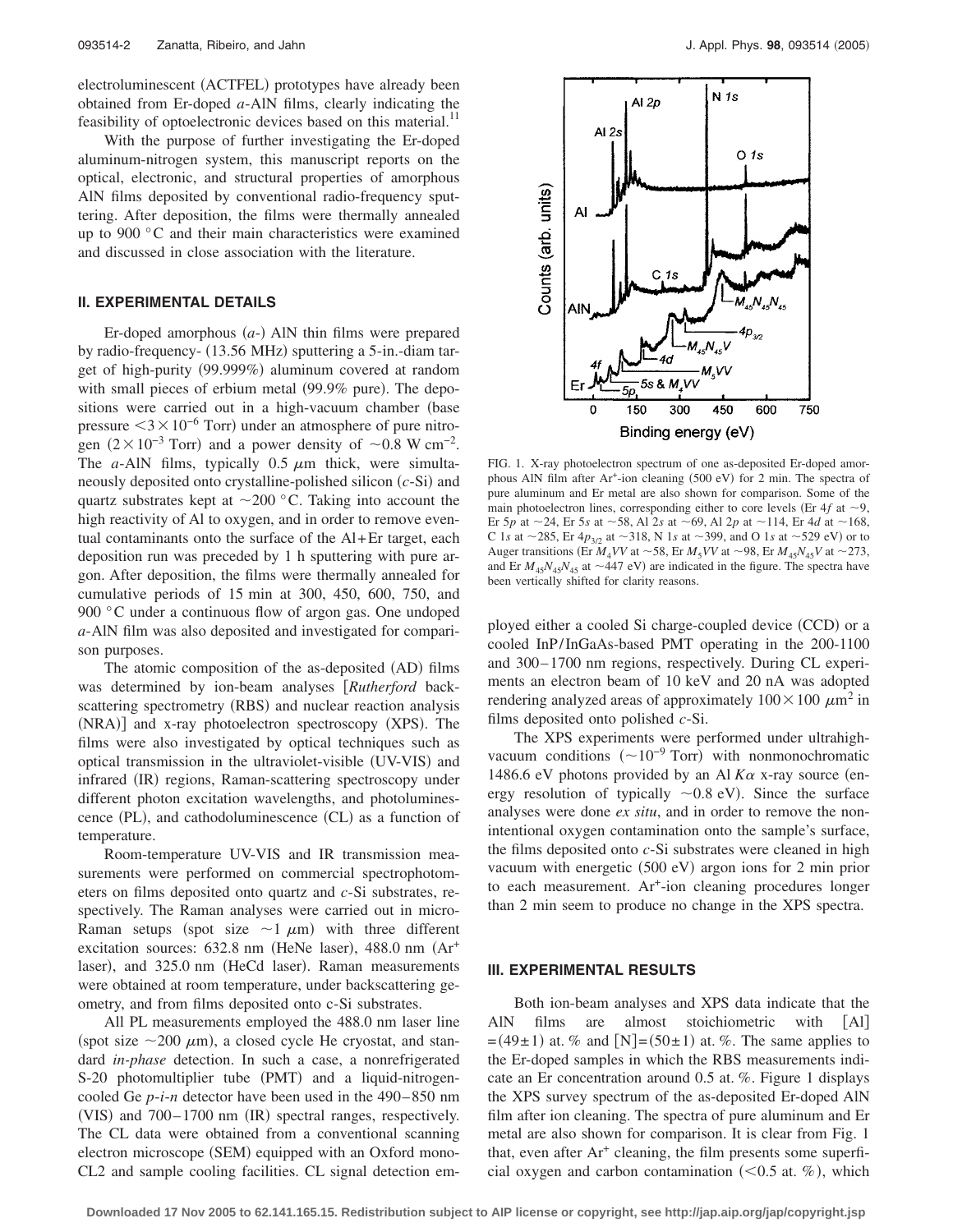

FIG. 2. Raman-scattering spectrum of an Er-doped amorphous AlN film as deposited. The Raman spectra of polycrystalline (c-) AlN and Si  $\langle 111 \rangle$  are also shown for comparison. All spectra have been obtained at room temperature after excitation with a HeNe laser (632.8 nm). They were also vertically shifted for clarity reasons. Notice the multiplying factor for Raman shifts higher than 1150 cm<sup>-1</sup>. The vertical bars denote the phonon frequencies usually observed in crystalline silicon (bottom of figure) and crystalline AlN (top of figure).

is consistent with the RBS data. Some of the main photoelectron lines<sup>13</sup> (core levels and Auger transitions) were clearly identified in Fig. 1.

In part because of its low content ( $\sim$ 0.5 at. %), and especially due to the overlapping of certain photoelectron lines, the presence of Er in the AlN film is not obvious from the XPS spectrum. Based on the intensity of the  $4p_{3/2}$  core level, however, the Er concentration was estimated to be in the low  $(0.3 \pm 0.2)$  at. %, in accord with the RBS measurements. Besides, the absence of Er clustering and of Er–O complexes is clear from the XPS data.

Figure 2 shows the Raman spectrum of the as-deposited Er-doped *a*-AlN film, as obtained with a HeNe laser (632.8 nm). The Raman spectra of a Si  $\langle 111 \rangle$  substrate and of a polycrystalline AlN target, measured under exactly the same conditions, are also displayed. The vertical bars at the bottom of Fig. 2 denote features relative to crystalline Si and correspond to<sup>14</sup> 2TA(X) at ~304 cm<sup>-1</sup>, 2TA( $\Sigma$ ) at ~435 cm<sup>-1</sup>, TO( $\Gamma$ ) at ~520 cm<sup>-1</sup>, TA( $\Sigma$ )+TO( $\Sigma$ ) at ~615 cm<sup>-1</sup>, critical points at ~670 and ~825 cm<sup>-1</sup>, 2TO( $\Delta$ ) at  $\sim$ 950 cm<sup>-1</sup>, 2TO(*L*) at  $\sim$ 980 cm<sup>-1</sup>, 2TO( $\Gamma$ ) at  $\sim$ 1085 cm<sup>-1</sup>, 2TA(X)+2TO( $\Gamma$ ) at  $\sim$ 1300 cm<sup>-1</sup>, and 3TO( $\Gamma$ ) at  $\sim$ 1450 cm<sup>-1</sup>. Similarly, the vertical bars at the top of Fig. 2 are related to crystalline AlN (wurtzite structure) and correspond to<sup>15,16</sup>  $E_2^{(1)}$  at ~250 cm<sup>-1</sup>,  $A_1$ (TO) at ~610 cm<sup>-1</sup>,  $E_2^{(2)}$  at ~660 cm<sup>-1</sup>,  $E_1(TO)$  at ~675 cm<sup>-1</sup>,  $A_1(LO)$  at ~895 cm<sup>-1</sup>, and  $E_1$ (LO) at ~920 cm<sup>-1</sup>.

As can be seen from Fig. 2 most of the Raman features observed in the Er-doped *a*-AlN film are due to the *c*-Si substrate. Actually, that is a problem associated with the high



FIG. 3. Luminescence spectra of an Er-doped amorphous AlN film deposited onto *c*-Si. (a) The PL spectrum was obtained at 10 K with 488.0 nm photon excitation (10 mW in a spot size of  $\sim$ 200  $\mu$ m). (b) The CL spectrum was also obtained at 10 K, from an analyzed area of approximately 100  $\times$  100  $\mu$ m<sup>2</sup>, by using an electron beam of 10 keV (20 nA). Some of the main  $Er^{3+}$ -related optical transitions are labeled in the figure. Si<sub>FE</sub> corresponds to the free-exciton PL signal from the *c*-Si substrate. The star denotes contributions that can be either due to  $Er<sup>3+</sup>$  ions or to the *a*-AlN matrix.

transparency of AlN films and, specially, with the low Raman activity of the Al–N dipoles.<sup>17</sup> In any case, the presence of scattered light at  $\sim$ 1260 and 1435 cm<sup>-1</sup> that are associated with  $-N=N-$  groups and/or to aluminum bonded to nonintentional superficial contamination is clear. The signal at  $\sim$ 2295 cm<sup>-1</sup> is usually attributed to N–Al–N bonds and a relatively narrow signal at  $\sim$ 2330 cm<sup>-1</sup> corresponds to nonbonded trapped molecular nitrogen and/or to  $N_2$  species adsorbed on the surface of the film.<sup>18,19</sup>

The luminescent properties of the present Er-doped *a*-AlN films were also analyzed either under photon or electron excitation. Figure 3 shows the PL and CL spectra, at 10 K, of the same film deposited onto a *c*-Si substrate. For comparison purposes, and since the total PL (CL) spectrum was obtained with different detectors operating in the UV-VIS and IR ranges, their maximum intensities were normalized. Some of the main PL and CL peaks were labeled in Fig. 3 and their corresponding optical transitions are presented in Table  $I^{20}$ 

Based on the experimental results of Fig. 3 it is interesting to notice that not all the CL features appear in the PL spectrum, and vice versa. Most of these differences are due to different penetration depths as well as to different mechanisms of energy excitation-recombination.<sup>21,22</sup> Figure 3(a), for example, exhibits a very narrow signal at 1124 nm and some small contributions around 1250 nm. Because of the high transparency of the AlN films at 488 nm, the peak at 1124 nm comes from the crystalline Si substrate and refers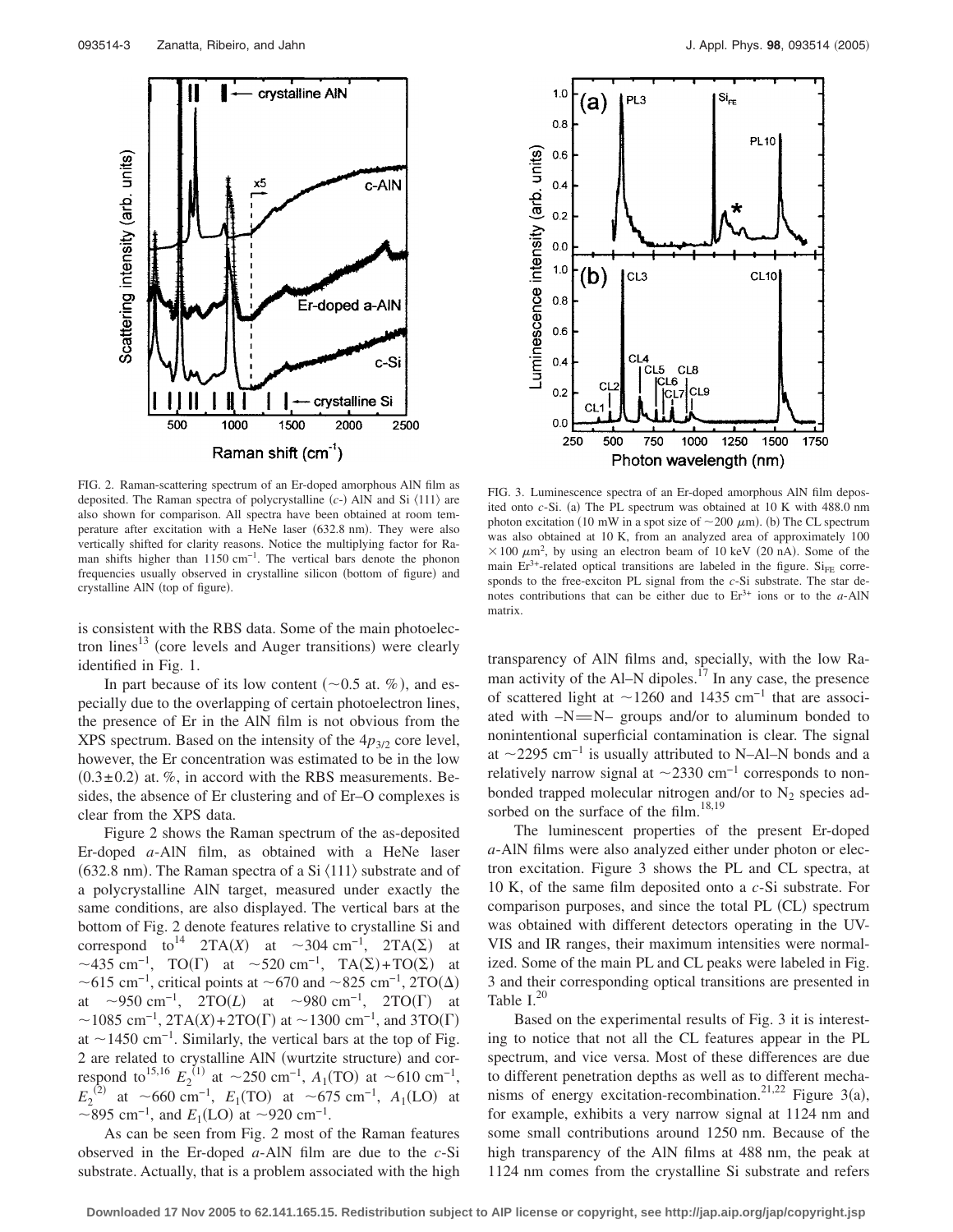TABLE I. Spectroscopic identification of optical transitions observed in Er-doped a-AlN films as obtained from photoluminescence (PL) and cathodoluminescence (CL) measurements at 10 K (Fig. 3). The peak positions are indicated by an average wavelength. GS stands for the ground state  $(^{4}I_{15/2})$  of Er<sup>3+</sup> ions.

| Identification    | Optical transition                                                                      | Peak position (nm) |
|-------------------|-----------------------------------------------------------------------------------------|--------------------|
| CL1               | $^{2}H_{9/2} \rightarrow GS$                                                            | 410                |
| CL2               | ${}^4F_{7/2}$ $\rightarrow$ GS                                                          | 480                |
| $CL3$ (PL3)       | ${}^4S_{3/2}$ $\rightarrow$ GS                                                          | 560 (550)          |
| CI <sub>A</sub>   | ${}^4F_{9/2}$ $\rightarrow$ GS                                                          | 663                |
| CL5               | ${}^2P_{3/2} \rightarrow {}^4S_{3/2}$                                                   | 766                |
| CL <sub>6</sub>   | $^{4}I_{97}$ $\rightarrow$ GS                                                           | 810                |
| CL7               | ${}^4S_{3/2} \rightarrow {}^4I_{13/2}$ or ${}^4I_{9/2} \rightarrow GS$                  | 858                |
| CL8               | ${}^{4}F_{7/2} \rightarrow {}^{4}I_{11/2}$ or ${}^{2}P_{3/2} \rightarrow {}^{4}F_{7/2}$ | 950                |
| CL9               | $^{4}I_{11/2}$ $\rightarrow$ GS                                                         | 978                |
| $CL10$ ( $PL10$ ) | ${}^4I_{13/2}$ $\rightarrow$ GS                                                         | 1532 (1532)        |

to the phonon-assisted recombination of free excitons  $(Si_{FE})$ .<sup>23</sup> The origin of the contributions at approximately 1190, 1220, and 1300 nm, on the contrary, is uncertain. They can be related either to the  $Er<sup>3+</sup>$  ions (corresponding to the  ${}^{4}F_{9/2} \rightarrow {}^{4}I_{13/2}$  and  ${}^{4}S_{3/2} \rightarrow {}^{4}I_{11/2}$  optical transitions),<sup>20</sup> or they can be attributed to the presence of nitrogen vacancies<sup>24</sup>  $(V_N)$ in the amorphous AlN host. Besides, and contrary to the CL spectrum, the broad PL features at  $\sim$  500–600 nm are a consequence of different excitation-recombination paths, and not because of spectral resolution. Finally, and taking into account the recombination efficiency of rare-earth ions and the high energy of the excitation electrons, $5$  the CL spectrum [Fig. 3(b)] presents almost all optical transitions expected from the  $Er^{3+}$  ions at low temperature (Table I).<sup>20</sup>

## **IV. DISCUSSION**

Given that the Er concentration stays in the low 0.5 at. %, it is important to mention that both undoped and Er-doped films present almost the same characteristics. At this doping level,  $Er^{3+}$  ions are responsible mainly for the development of specific intra-4*f* luminescence either in the



VIS or in the IR ranges. As a consequence, all *a*-AlN films exhibit an optical band gap of approximately  $(5.0 \pm 0.3)$  eV and a very intense IR-absorption band at 680 cm−1. The thermal anneal of the *a*-AlN films, on the contrary, affects not only the luminescent properties of the films, but also their optical band gap and chemical characteristics. As a result of thermal treatments at increasing temperatures the films exhibit changes in the optical-absorption edge, in the Al bonding environment, and in the  $Er^{3+}$ -related luminescence intensity.

Figure 4 shows the transmission spectra in the UV-VIS  $(150-2500 \text{ nm})$  and IR  $(4000-400 \text{ cm}^{-1})$  ranges of Erdoped *a*-AlN films as deposited and after anneal at 900 °C. As can be seen from Fig.  $4(a)$ , thermal annealing (TA) induces a small blueshift and some steepness in the opticalabsorption edge. In fact, a similar phenomenon has already been observed in Nd-doped *a*-SiN films and was attributed to the diffusion of atomic nitrogen, to certain structural reordering, or to a combination of them. $^{25}$  In addition to changes in the optical characteristics, the influence of thermal annealing on the IR-absorption bands at 680 and 2130 cm−1 that are associated with Al–N and AlN–N bonds is evident from Fig. 4(b).<sup>18</sup> Thermal treatments at increasing temperatures seem to promote the diffusion of nitrogen species (and consequent arrangement of the *a*-network) favoring the development of AlN-N bonds. That is shown in the inset of Fig.  $4(b)$  where the ratio between the IR-absorption strength of bands  $B_1$ (AlN–N bonds at 2130 cm<sup>-1</sup>) and  $B_2$  (Al–N bonds at  $680 \text{ cm}^{-1}$ ) are represented as a function of the annealing temperature.

The PL intensity at  $\sim$ 1540 nm (not shown) scales with the annealing temperature in a way similar to that displayed in the inset of Fig. 4(b) reinforcing the role played by thermal annealing treatments on the optical-electronic characteristics of the present *a*-AlN films. The development of AlN–N bonds and consequent enhancement of the PL signal as a function of the annealing temperature were also observed in Sm-doped *a*-AlN films very similar to those being reported here.<sup>26</sup> In both cases, it seems that an increased number of

> FIG. 4. Optical transmission spectra of Er-doped a-AlN films as deposited (black lines) and after thermal anneal (symbols) at 900 °C. (a) UV-VIS-NIR spectra from films deposited onto quartz substrates. The inset shows expanded spectra in the  $\sim$ 450–1600 nm range and indicates the typical transmission values at the wavelength employed during the PL measurements (downward arrow at 488.0 nm) and at  $\sim$  1540 nm (upward arrow). (b) IR transmission spectra from films deposited onto *c*-Si substrates. As indicated in the figure, Al–N and AlN–N bonds take place at  $\sim 680$  and 2130 cm−1, respectively. The inset displays the intensity ratio between the absorption bands at 2130 cm<sup>-1</sup>  $(B_1$ absorption band) and 680 cm<sup>-1</sup> ( $B_2$  absorption band), as a function of the annealing temperature. TA and AD stand for thermally annealed and as deposited, respectively.

**Downloaded 17 Nov 2005 to 62.141.165.15. Redistribution subject to AIP license or copyright, see http://jap.aip.org/jap/copyright.jsp**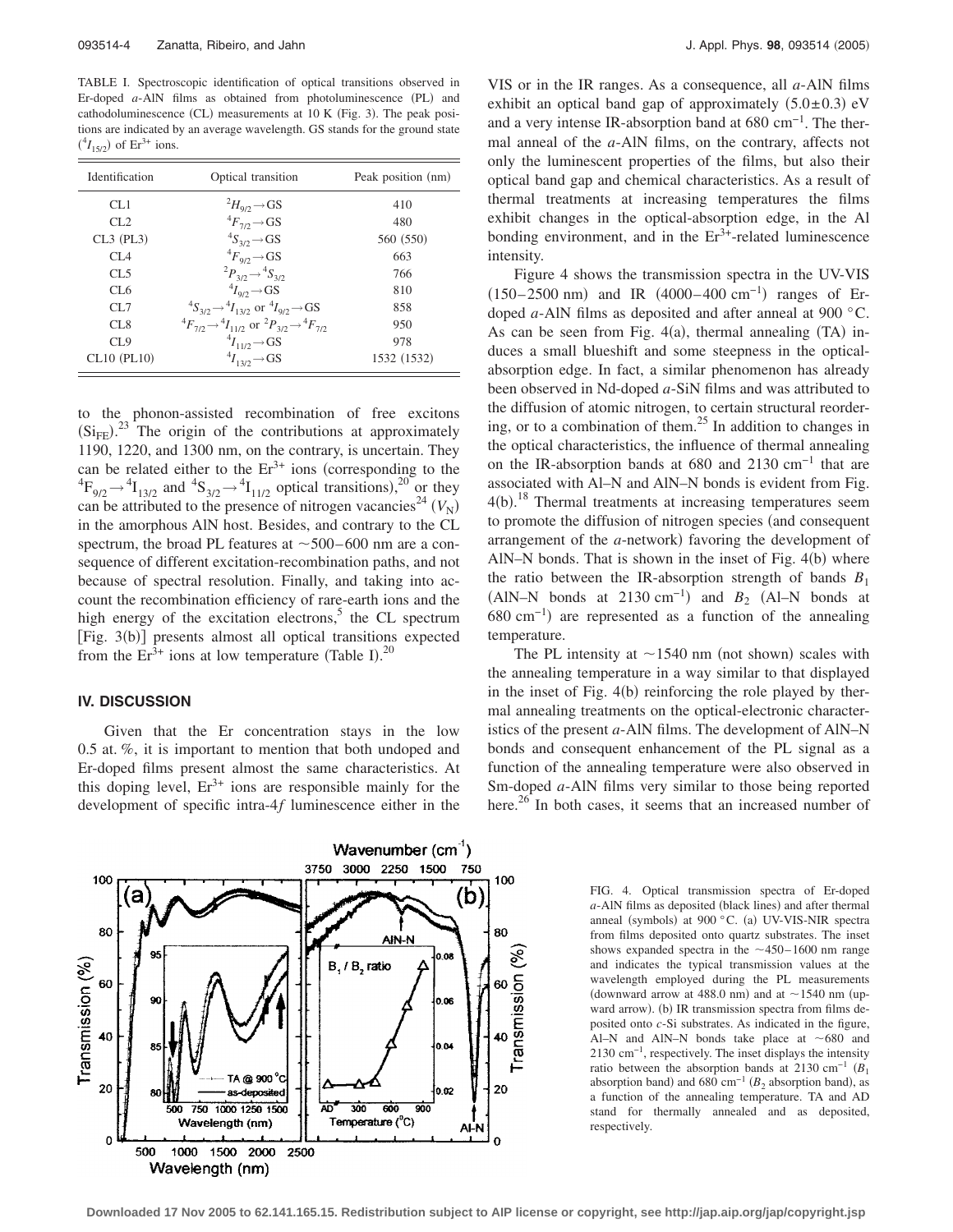

FIG. 5. Detail of the Al 2*p* and Al 2*s* core levels as obtained from XPS measurements of Al metal, amorphous AlN, and sapphire (Al<sub>2</sub>O<sub>3</sub>). Notice the chemical shift  $(\Delta E)$  experienced by the Al core levels, as nitrogen (AlN) and oxygen  $(Al_2O_3)$  atoms are present.  $P_b$   $(2P_b)$  stands for the first-(second-) order bulk-plasmon loss features associated with the Al 2p and Al 2*s* levels. The spectra have been normalized and vertically shifted for clarity reasons.

AlN–N bonds provide a favorable chemical environment to the  $\rm Sm^{3+}$  or  $\rm Er^{3+}$  ions and their consequent optical activation.

As a matter of fact, the existence of impurities in the vicinity of the  $Er^{3+}$  ion and/or its insertion in a host with some ionic character seems to be essential for its efficient light emission.<sup>2</sup> For the present  $a$ -AlN films, and regardless the development of AlN–N bonds, it is important to realize their partial ionic character. Such behavior can be inferred, for example, from photoemission experiments. Figure 5 shows the XPS spectra of Al metal, one amorphous AlN film, and of sapphire  $(Al_2O_3)$  in the 55–140 eV binding-energy range. According to Fig. 5, both nitrogen and oxygen atoms induce chemical shifts on the order of  $\sim$ 2-3 eV in the binding energy of the Al 2*p* and Al 2*s* core levels of pure aluminum. The observed chemical shifts, as well as the changes on the energy and intensity of the plasmon loss peaks  $(P_b)$  and  $2P_b$  in Fig. 5), occur mainly because of charge transfer between aluminum and nitrogen (or oxygen in the  $Al_2O_3$  case) species.<sup>13</sup> Likewise, erbium species experience a chemical shift due to the presence of nitrogen. In Er-doped *a*-SiN films, for example, this shift can be as high as  $2 \text{ eV}^{27}$  As a result, the strong electron affinity of nitrogen may lead to an increased cross section for the  $Er<sup>3+</sup>$  sites, which will act as efficient recombination centers to the existing electron-hole pairs. Alternatively, the high electronegativity of nitrogen can distort (even more) the electrostatic field around  $Er<sup>3+</sup>$ ions and their respective wave functions, with consequent increase in the  $Er<sup>3+</sup>$ -related optical transition probabilities.

The structure of all films considered in this work was investigated by Raman spectroscopy. Considering the very low Raman activity of Al–N bonds, the measurements were performed with photon excitations at 325.0, 488.0, and 632.8 nm. Apparently, the AlN films remain amorphous even



FIG. 6. Room-temperature Raman-scattering spectra of undoped (symbols) and Er-doped AlN (solid lines) films under excitation with 325.0, 488.0, and 638.2 nm photons. Below 1000 cm−1, the Raman features are those corresponding to the crystalline silicon substrate and were not displayed. The spectra were obtained from as-deposited films. The frequency position due to  $-N=M-$  (or Al contamination), AlN–N bonds, and molecular N<sub>2</sub> is clearly indicated in the figure. All spectra have been vertically shifted for comparison purposes.

after thermal annealing at 900 °C. It does not exclude the existence of micro- or nanostructures inside the AlN films, but certainly they are well below the detection limit of our Raman facilities—either because of the size of the crystalline structures or because of their distribution. Due to the high transparency of the  $a$ -AlN films [inset of Fig.  $4(a)$ ], most of the Raman signal in the  $\sim$  100– 1000 cm<sup>-1</sup> range comes from the *c*-Si substrate (see Fig. 2). The principal Raman features of the present *a*-AlN films as deposited are shown in Fig. 6. The Raman spectra of *a*-AlN films after thermal treatments exhibit exactly the same phonon features with a substantial enhancement of the mode at  $\sim$ 2300 cm<sup>-1</sup>, as already observed from the IR transmission data.

The phonon modes related to  $-N=N-$  (or Al contaminants) and AlN–N bonds are clear from Fig. 6, as well as some contribution due to molecular nitrogen (superficial or due to enclosed species).<sup>18</sup> The improvement of the Raman signal under UV excitation and the appearance of some Errelated photoluminescence when 488.0 nm photons are used are also evident from Fig. 6. These high-resolution PL features correspond to the  $Er^{3+4}S_{3/2} \rightarrow {}^{4}I_{15/2}$  (at ~2500 cm<sup>-1</sup> or 550 nm; PL3 transition in Table I) and  ${}^{2}H_{11/2} \rightarrow {}^{4}I_{15/2}$  (at  $\sim$ 1500 cm<sup>-1</sup> or 525 nm) optical transitions. Whereas the former is very effective at low temperatures [Fig.  $3(a)$ ], the latter depends on the thermal population of the  ${}^{2}H_{11/2}$  level and takes place only at temperatures typically higher than approximately 100 K. At this point it is worthy to remark that PL occurs under 488.0 nm excitation mainly because of the existence of  ${}^{4}F_{7/2}$  Er<sup>3+</sup> electronic levels around 20 500 cm−1. 20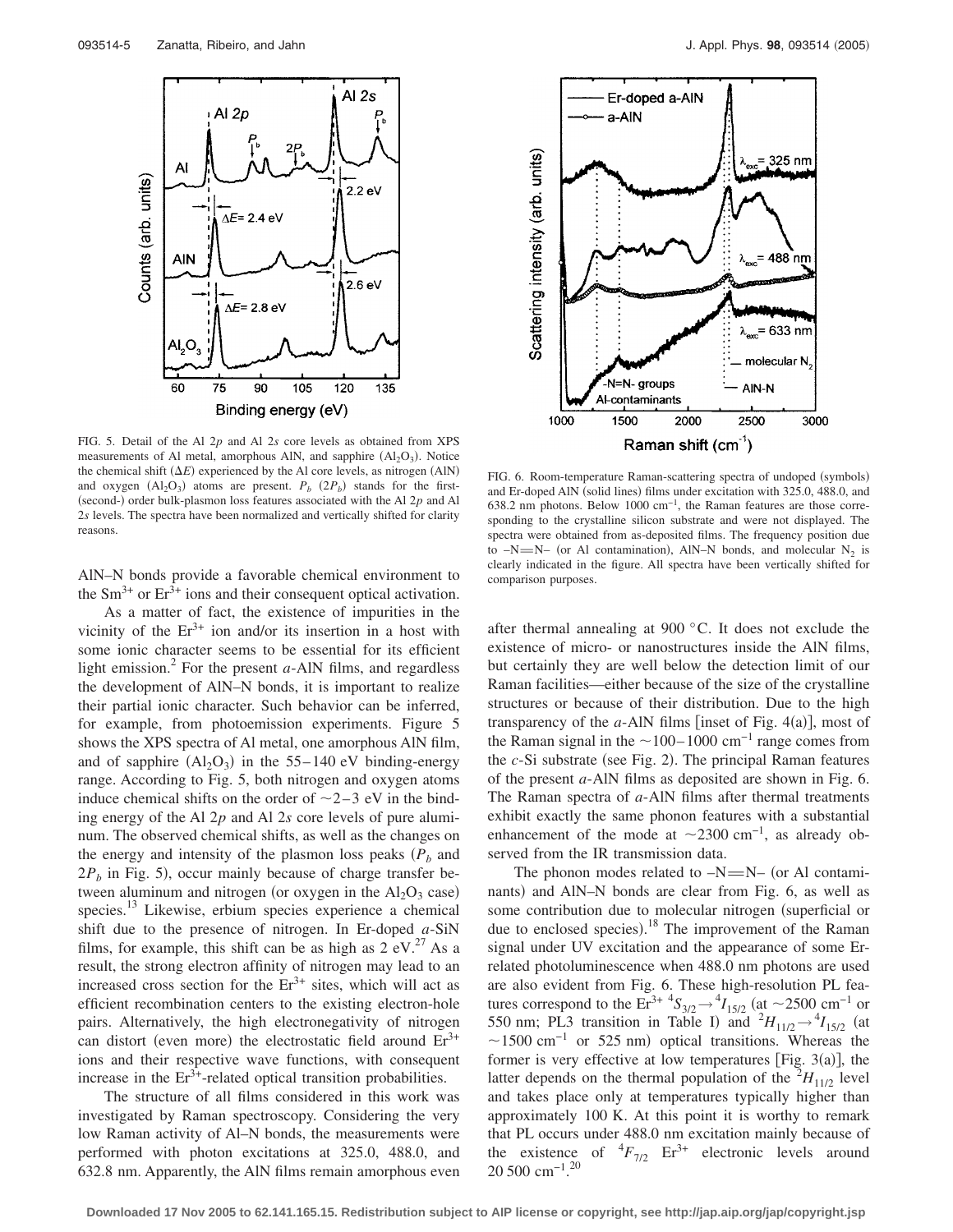In fact, the quasiresonant optical excitation of rare-earth ions occurs quite often in glasses and has been extensively observed in films such as Sm-doped  $a$ -AlN,<sup>26</sup> Er-doped  $a-SiN$ ,<sup>5</sup> and Nd-doped  $a-SiN$ .<sup>25</sup> In all of these cases, and because of the amorphous nature of the solid hosts, the incidence of carrier-mediated excitation mechanisms cannot be discarded, but they certainly are of minor importance when compared with the (quasi-) resonant processes. The high energy provided by electrons during the CL experiments, on the contrary, ensures that all rare-earth ions are being excited via the amorphous matrix by means of hot electrons, for example. Under these circumstances, extra  $Er<sup>3+</sup>$ -related transitions can be observed (see Fig. 3 and Table I) and the luminescence from the amorphous matrix is considerably suppressed.<sup>5</sup>

The luminescence due to the  ${}^{2}H_{11/2} \rightarrow {}^{4}I_{15/2}$  (at ~525 nm),  ${}^4S_{3/2}$   $\rightarrow {}^4I_{15/2}$  (at ~550 nm), and  ${}^4I_{13/2}$   $\rightarrow {}^4I_{15/2}$  (at  $\sim$ 1540 nm) transitions has been investigated in detail. For the visible emissions, both PL and CL measurements as a function of temperature indicate a behavior very close to that observed in Er-doped  $a$ -SiN films.<sup>28</sup> Based on the experimental data our main findings can be summarized as (1) the CL3 emission  $({}^4S_{3/2} \rightarrow {}^4I_{15/2}$  transition at approximately 550 nm) presents no temperature dependence and its intensity is practically constant in the  $10-300$  K range; (2) the intensity of PL3, in contrast, starts to drop at temperatures higher than  $\sim$  150 K because of nonradiative losses; and (3) since the  ${}^{2}H_{11/2}$  level is thermally populated from the  ${}^{4}S_{3/2}$ one, the intensity of the  ${}^{2}H_{11/2} \rightarrow {}^{4}I_{15/2}$  emission at ~525 nm scales with temperature with almost the same rate in both CL and PL experiments.

Figure 7 shows the infrared PL and CL spectra at room temperature [Fig.  $7(a)$ ] and at 10 K [Fig.  $7(b)$ ] of one Erdoped *a*-AlN film annealed at 900 °C. Most of the spectral features present in Fig. 7 refer to Stark splitting<sup>29</sup> between the  ${}^{4}I_{13/2}$  and  ${}^{4}I_{15/2}$  levels of  $Er^{3+}$  ions in the amorphous AlN matrix. While in crystals the Stark manifolds depend on the crystalline structure and symmetry, in amorphous or disordered hosts these features are determined by a combination of different factors. Within them one can mention (i) rareearth ion concentration, distribution, and eventual clustering; (ii) local electric and magnetic fields (due to compositional nonhomogeneities, for example); (iii) resonant interactions; etc. Therefore, the precise identification of each single spectral feature is not an easy task, especially in amorphous matrices, and requires extensive theoretical and experimental works.<sup>30</sup>

Once excited it is reasonable to expect a very similar recombination route *inside* the  $Er^{3+}$  ions. In fact, that seems to be the case if one considers the great resemblance between the spectra obtained after photon and electron excitations (Fig. 7) as well as from the  $PL(T)$  and  $CL(T)$  behaviors (Fig. 8). In any case, it is not the purpose of this study to identify the different spectral features at  $\sim$ 1540 nm, but to infer about possible excitation paths of the  $Er<sup>3+</sup>$  ions when photons or electrons are used.



FIG. 7. Photo- (PL) and cathodoluminescence (CL) spectra of an Er-doped *a*-AlN film annealed at 900 °C. The spectra have been achieved at room temperature (a) and at  $10 K$  (b) by means of  $488.0$  nm photons (PL) or 10 keV electrons (CL). The main feature at 1532 nm corresponds to the  $^{4}I_{13/2} \rightarrow ^{4}I_{15/2}$  optical transition due to Er<sup>3+</sup> ions. The spectra have been normalized for comparison purposes.

quenching behavior (Fig. 8) of the PL and CL signals at 1532 nm are very similar. Despite these similarities, at least two main aspects call our attention.

- $(a)$  Based on the signal-to-noise ratio of all PL and CL data (Fig. 7) and their corresponding temperature-dependent behavior (Fig. 8), the excitation with electrons seems to be much more efficient in producing 1532 nm emission. Notice that, in Fig. 8, the luminescence intensity has been normalized for comparison purposes. Actually, even after normalization, the PL signal at room temperature is one order of magnitude smaller than that exhibited by CL.
- $(b)$  The use of either photons or electrons to excite the Er-doped *a*-AlN films yields different optical transitions (Fig. 3). The different intensities obtained from the PL and CL spectra can be attributed to some experimental details such as electron density, laser power, system response, etc. These differences, however, can also have a microscopic origin. The comparative analyses reveal that 10 keV electrons are very effective to supply energy to the  $a$ -AlN matrix and then to the  $Er^{3+}$ ions. The energy transfer (hot electrons  $\rightarrow$  electronhole pairs) can occur from the conduction band or tail states of  $a$ -AlN to the  $Er^{3+}$  ions (see inset of Fig. 8). Because of its high energy, the electron beam provides enough energy to probe almost all the  $Er^{3+}$ -related optical emissions; at the same time it can produce considerable changes on the amorphous network. Compared to crystalline structures, the threshold energy for electron damage in amorphous networks is considerably smaller, namely, about  $10^2$  keV against 1 keV.<sup>22</sup> More-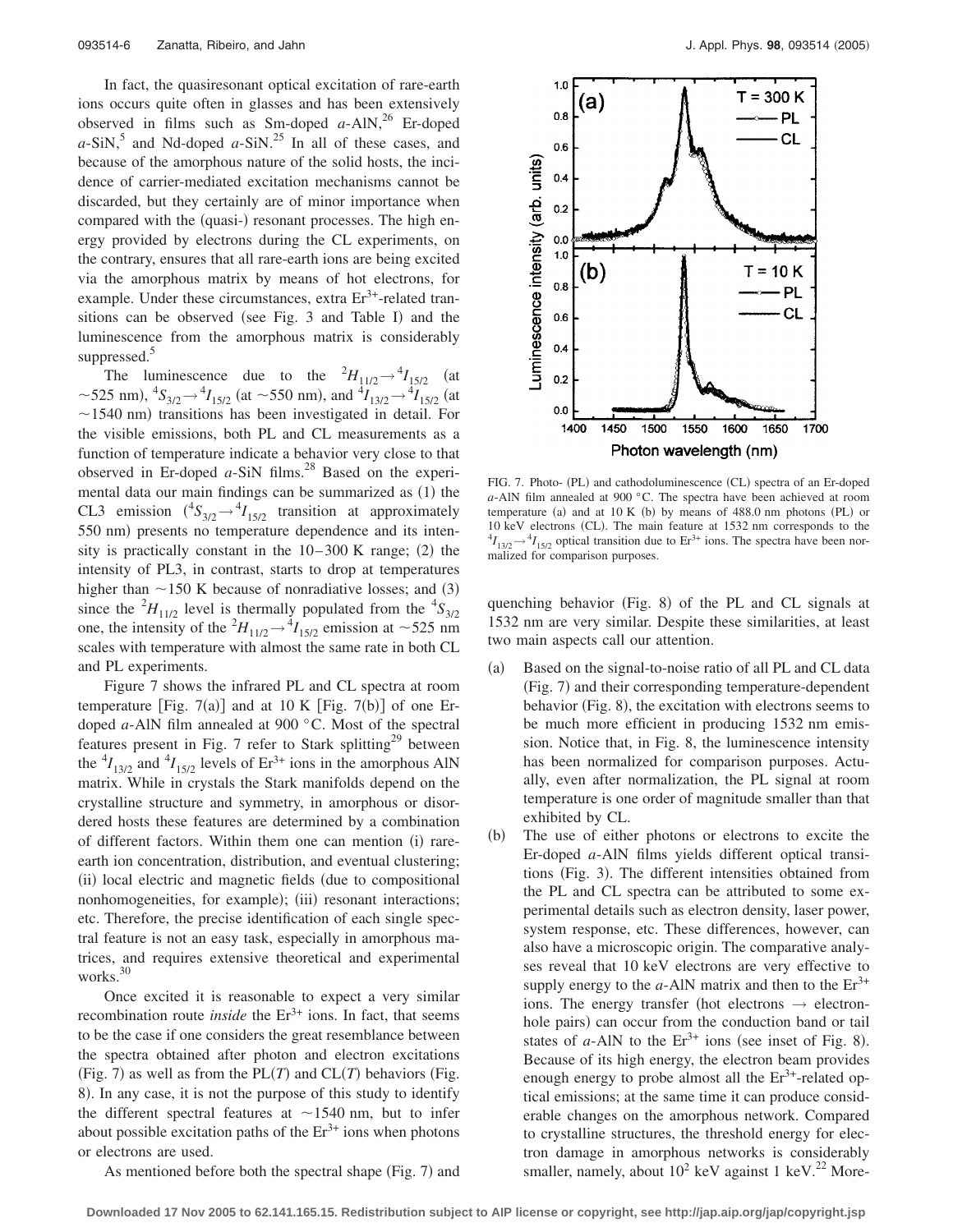

FIG. 8. Temperature-dependent luminescence intensity, as obtained from PL (triangles) and CL (squares) measurements, of the  ${}^4I_{13/2} \rightarrow {}^4I_{15/2}$  optical emission due to  $Er<sup>3+</sup>$  ions in one  $a$ -AlN film. The data have been normalized for comparison purposes. The inset displays a schematic energy-level diagram and some possible mechanisms that take place after photon (PL) or electron (CL) excitation. VB and CB stand for the valence and conduction bands of *a*-AlN. The following apply: (A) sample excitation with 10 keV electrons, (B) ion (or sample) excitation with 488.0 nm photons, (C) energy transfer from the *a*-AlN CB or tail states to the  $Er<sup>3+</sup>$  ion, and (D) light emission at ~1532 nm after electron recombination between the  ${}^{4}I_{13/2} \rightarrow {}^{4}I_{15/2}$ levels.

over, electron irradiation may create defects that are not possible with 488.0 nm photons. These electroninduced defects (mainly broken bonds and atomic displacements) act as nonradiative centers that considerably reduce the luminescence efficiency of the amorphous host resulting in a barely detectable (or no) CL signal. Furthermore,  $Er^{3+}$  ions are very efficient recombination centers, which effectively compete with other nonradiative processes present in the *a*-AlN host. As a result, when irradiating the samples with electrons, most of the generated electron-hole  $(e-h)$  pairs recombine preferentially through the  $Er^{3+}$  ions. That could explain the appearance of various  $Er<sup>3+</sup>$ -related optical emissions as well as the absence of CL signal at approximately 1250 nm in Fig. 3.

Optical excitation with 488.0 nm photons, on the other hand, implies a quasiresonant energy transfer to the  ${}^{4}F_{7/2}$ levels of  $Er^{3+}$  ions (inset of Fig. 8). A very small part of this energy can also be absorbed by defects present in the *a*-AlN matrix and give rise to *e*-*h* pairs. Those *e*-*h* pairs that do not experience nonradiative transitions can transfer their energy to the  $Er^{3+}$  ions. Alternatively, excited  $Er^{3+}$  ions can share (or lose) their energy to the amorphous host making the visible PL signal not well resolved and/or inhibiting certain visible optical transitions (Fig. 3). Either the energy loss from  $e$ -*h* pairs or from the  $Er^{3+}$  ions to the amorphous host can contribute to the development of PL due to nitrogen vacancies  $V_N$ , for example. Finally, nonradiative recombination processes, or energy losses to the amorphous host, are at the origin of the almost one order of magnitude decrease in the PL signal at temperatures higher than approximately 150 K (Fig. 8).

# **V. CONCLUSIONS**

In summary, Er-doped amorphous aluminum-nitrogen (a-AlN) thin films have been prepared by conventional radio-frequency-sputtering an Al+Er target in an atmosphere of pure nitrogen. After deposition the films were submitted to cumulative thermal treatments and their optical, electronic, and structural characteristics were investigated by means of different spectroscopic techniques. All films exhibit characteristic  $Er^{3+}$ -related light emission after excitation with 488.0 nm photons or 10 keV electrons. According to the Raman measurements, the films remain amorphous even after thermal annealing at 900 °C. It is not possible to exclude the existence of small crystallites highly dispersed in the amorphous matrix, but they certainly do not interfere in most of the optical and electronic properties of the films under study. The local environment of the  $Er^{3+}$  ions, and consequent luminescence intensity, is greatly influenced by the presence of nitrogen atoms and thermal treatments. According to the experimental data it is reasonable to assume that  $Er<sup>3+</sup>$  ions are excited through carrier-mediated processes when electrons are used. Electron excitation can also induce the development of nonradiative centers, which suppress luminescence from the amorphous host. As a result, the CL signal is typically well resolved with a relatively weak temperature dependence. The excitation of  $Er^{3+}$  ions by 488.0 nm photons, on the other hand, occurs mainly by quasiresonant energy transfer to the  ${}^4F_{7/2}$  level. PL and CL spectra display almost the same  $Er^{3+}$ -related optical transitions, but PL is highly temperature sensitive because of energy losses to the amorphous host.

#### **ACKNOWLEDGMENTS**

The authors are indebted to Professor F. Alvarez (UNICAMP-Brazil) for access to the XPS facilities and to Professor F. L. Freire Jr. (PUC/RJ-Brazil) for the ion-beam analyses. The research group of Professor R. Aroca University of Windsor-Canada) is also acknowledged for the UV Raman measurements. This work was financially supported by the Brazilian agencies FAPESP and CNPq. The research on rare-earth-doped amorphous semiconductors is part of the CePOF-FAPESP.

<sup>&</sup>lt;sup>1</sup>For a review on the subject see, for example, A. J. Kenyon, Prog. Quantum Electron. **26**, 225 (2002).